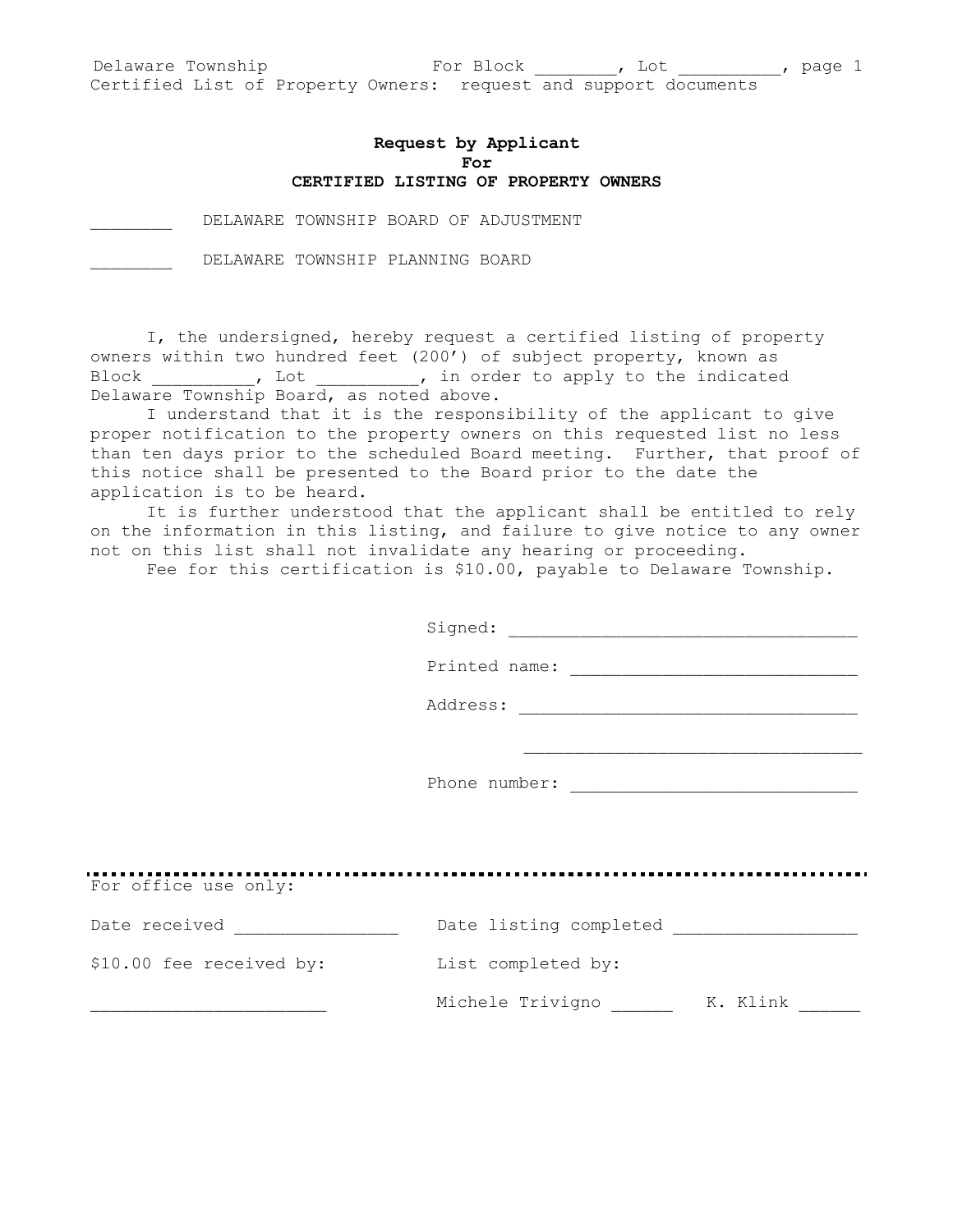Directions: Notice to Property Owners Legal Advertising Notice Affidavit of Service of Notice (also under separate title) Providing the Board with satisfactory proofs

Legal Advertising Notice must be printed in the *Hunterdon County Democrat*, at least ten (10) days prior to the hearing date. Said deadlines are listed for both the Board of Adjustment and the Planning Board as part of each Board's schedule. Please check with the *Democrat* for deadline dates, as the dates can change for certain holidays. The usual deadline for the *Democrat* is Tuesdays, at noon. You may develop your own Notice and/or you may seek legal advice. As part of your submission to the *Democrat*, request a "Proof of Publication Affidavit" **to be submitted to the Board**. Use the application requirements to guide your Notice. A sample Notice of Hearing for both Boards is attached.

*Sample: At the regular meeting of the Delaware Township Board of Adjustment, to be held on Month, Day, Year, at 7:30 p.m., in Town Hall, Sergeantsville, New Jersey, the following application will be heard:* 

*Jane Smith, Block 123, Lot 456, bulk variance requested for building addition within the A-1 zone setback area, per ordinance 230-ABC. (residential request)*

Notice to Property Owners. A sample form has been provided for both Boards. You may use the form or you may develop your own form. Completing the form with the application information can be done, while leaving the name, address, and block/lot of the property owner blank; also leave the signature portion blank. Copy the number needed per the listing of Certified Property Owners, including the utility companies that are also on that list. Then complete the information for each property owner and sign each notice. A sample copy needs **to be submitted to the Board**.

Completed Notices. Notices can be served in two ways, or in a combination of those two ways. Mailing the Notice can be done by using Certified Mail – Return Receipt Requested. These notices must be mailed at least ten (10) days prior to the hearing – NOT received ten days prior to the hearing. Notices can be done by Hand Delivery, a signature must be affixed to the Affidavit of Service of Notice form, next to the property owner's printed name. The signature must include the date the property owner received the Notice. Hand Delivery must also be done at least ten (10) days prior to the hearing.

Affidavit of Service of Notice. This form is to be completed and notarized, then returned to the Board.

Prior to Board Hearing, preferably one week before the hearing date, submissions as noted: Proof of Publication Affidavit, as provided by the Hunterdon County Democrat Sample Notice to Property Owners White Certified Mailing notices, with Affidavit of Service of Notice

Remember that it is the Applicant's responsibility to provide the proper submissions in order that the application may be heard. If there are any questions about Notice of Hearing, please contact the Board's Administrative Officer.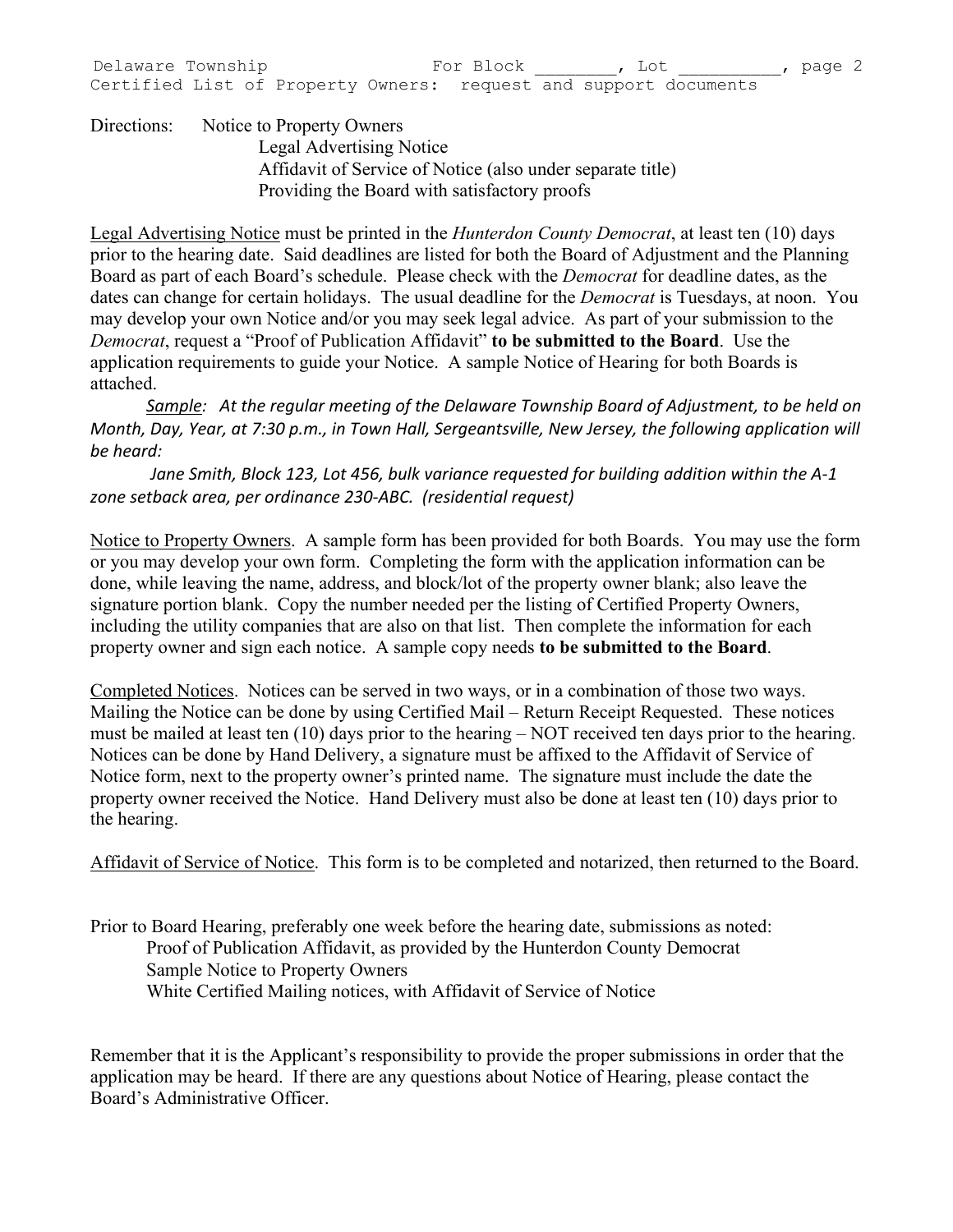## *Delaware Township Planning Board – Notice of Hearing to Property Owners*

| (phone and/or email)<br>THIS APPLICATION IS ON FILE at the Delaware Township Municipal Building,                                                                                                                                                                     |                                                                                                                                                                                                                                |        |
|----------------------------------------------------------------------------------------------------------------------------------------------------------------------------------------------------------------------------------------------------------------------|--------------------------------------------------------------------------------------------------------------------------------------------------------------------------------------------------------------------------------|--------|
| Best contact information of applicant(s) _________                                                                                                                                                                                                                   |                                                                                                                                                                                                                                |        |
| Address of same                                                                                                                                                                                                                                                      |                                                                                                                                                                                                                                |        |
|                                                                                                                                                                                                                                                                      |                                                                                                                                                                                                                                |        |
| Signature of Applicant(s)<br><u> 2000 - Jan James James James James James James James James James James James James James James James James J</u>                                                                                                                    |                                                                                                                                                                                                                                |        |
|                                                                                                                                                                                                                                                                      |                                                                                                                                                                                                                                |        |
| A PUBLIC HEARING will be held at the Delaware Township Municipal Building at 570 Rosemont Ringoes<br>Road, Sergeantsville, New Jersey; at which time any interested person may appear in person, by agent, or by<br>attorney to be heard regarding this application. | at the contract of the contract of the contract of the contract of the contract of the contract of the contract of the contract of the contract of the contract of the contract of the contract of the contract of the contrac | (time) |
| CONTRARY TO / PURSUANT TO Article _________, Section ____________ of the<br><b>Delaware Township Land Use Ordinance</b>                                                                                                                                              |                                                                                                                                                                                                                                |        |
| (physical location of property)                                                                                                                                                                                                                                      |                                                                                                                                                                                                                                |        |
| (describe relief sought, or attach a copy of the newspaper notice, or reference the ordinance)<br>UPON LANDS KNOWN as Block __________, Lot _________, located on                                                                                                    |                                                                                                                                                                                                                                |        |
| SO AS TO PERMIT                                                                                                                                                                                                                                                      |                                                                                                                                                                                                                                |        |
| Accompanied by appropriate site plan, per Ordinance<br>Other applications consideration requiring a site plan<br>Accompanied by appropriate site plan, per Ordinance<br>Variance(s), as related to application listed above                                          |                                                                                                                                                                                                                                |        |
| Conditional Use, per the Conditional Use Ordinance section                                                                                                                                                                                                           |                                                                                                                                                                                                                                |        |
| Accompanied by appropriate site plan, per Ordinance<br>Major Subdivision - Preliminary<br>Accompanied by appropriate site plan, per Ordinance<br>Major Subdivision - Final                                                                                           |                                                                                                                                                                                                                                |        |
| Minor Subdivision – with variance(s): check here and add number                                                                                                                                                                                                      |                                                                                                                                                                                                                                |        |
| NOTICE IS HEREBY GIVEN THAT THE UNDERSIGNED HAS MADE AN APPLICATON TO THE<br>DELAWARE TOWNSHIP PLANNING BOARD FOR:                                                                                                                                                   |                                                                                                                                                                                                                                |        |
|                                                                                                                                                                                                                                                                      |                                                                                                                                                                                                                                |        |
| Owner of Block , Lot                                                                                                                                                                                                                                                 |                                                                                                                                                                                                                                |        |

address above, and can be viewed there during regular office hours, www.delawaretwpnj.org.